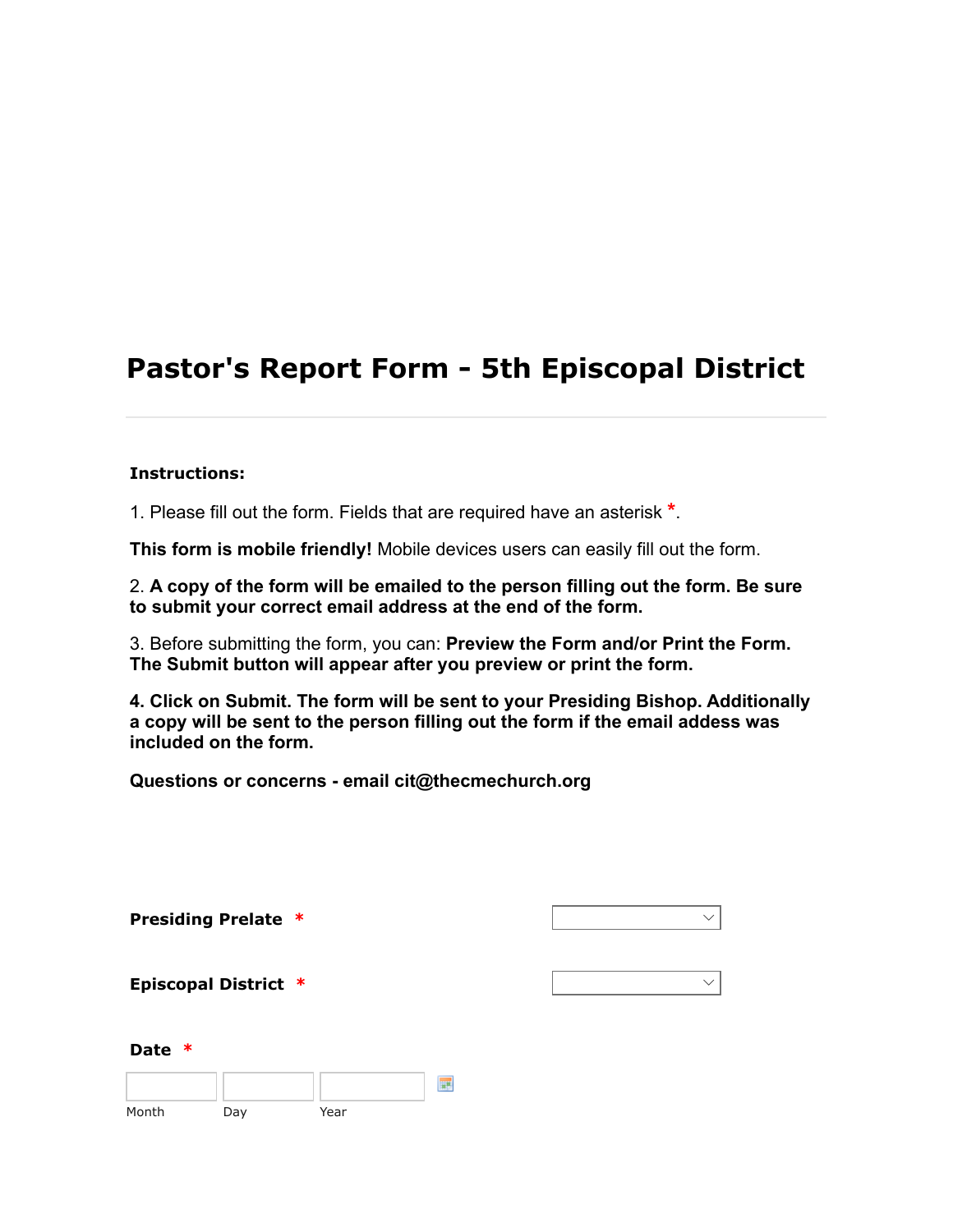| <b>Annual Conference *</b>            |  |
|---------------------------------------|--|
|                                       |  |
| Name of Church *                      |  |
|                                       |  |
| <b>Church Address *</b>               |  |
|                                       |  |
| City $*$                              |  |
|                                       |  |
| State-Select *                        |  |
|                                       |  |
|                                       |  |
|                                       |  |
| Province or Country other than the US |  |
|                                       |  |
|                                       |  |
| Zip Code *                            |  |
|                                       |  |
| District *                            |  |
|                                       |  |
| Pastor *                              |  |
|                                       |  |
| <b>Presiding Elder *</b>              |  |
|                                       |  |

# **Statistics**

# THE NUMBERING OF GOD'S PEOPLE

Lay Members Reported Last Year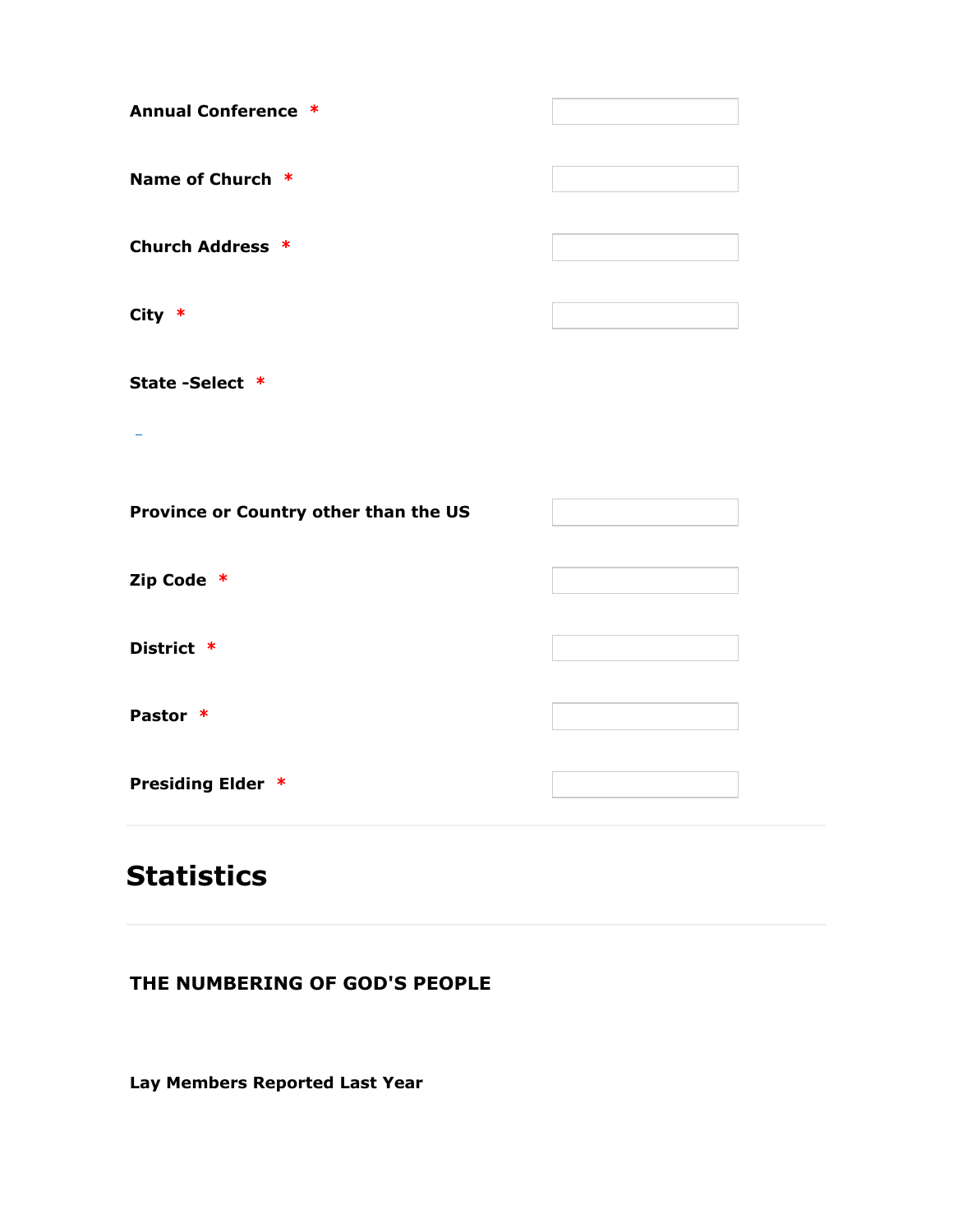| <b>Preparatory Members? *</b>             | ex: 23 |
|-------------------------------------------|--------|
| <b>Full Members? *</b>                    | ex: 23 |
| <b>Associate Members? *</b>               | ex: 23 |
| <b>Affiliate Members? *</b>               | ex: 23 |
| Total Members Reported Last Year: *       | 0      |
| <b>Members Added This Year</b>            |        |
| Converts? *                               | ex: 23 |
| Otherwise? *                              | ex: 23 |
| <b>Total Lay Members Added This Year:</b> | 0      |
| <b>Members Lost This Year</b>             |        |
| Members lost by death? *                  | ex: 23 |
| Members lost by moving away? *            | ex: 23 |
| Members lost by transfer? *               | ex: 23 |
| Members lost otherwise: *                 | ex: 23 |
| <b>Total Members Lost This Year:</b>      | 0      |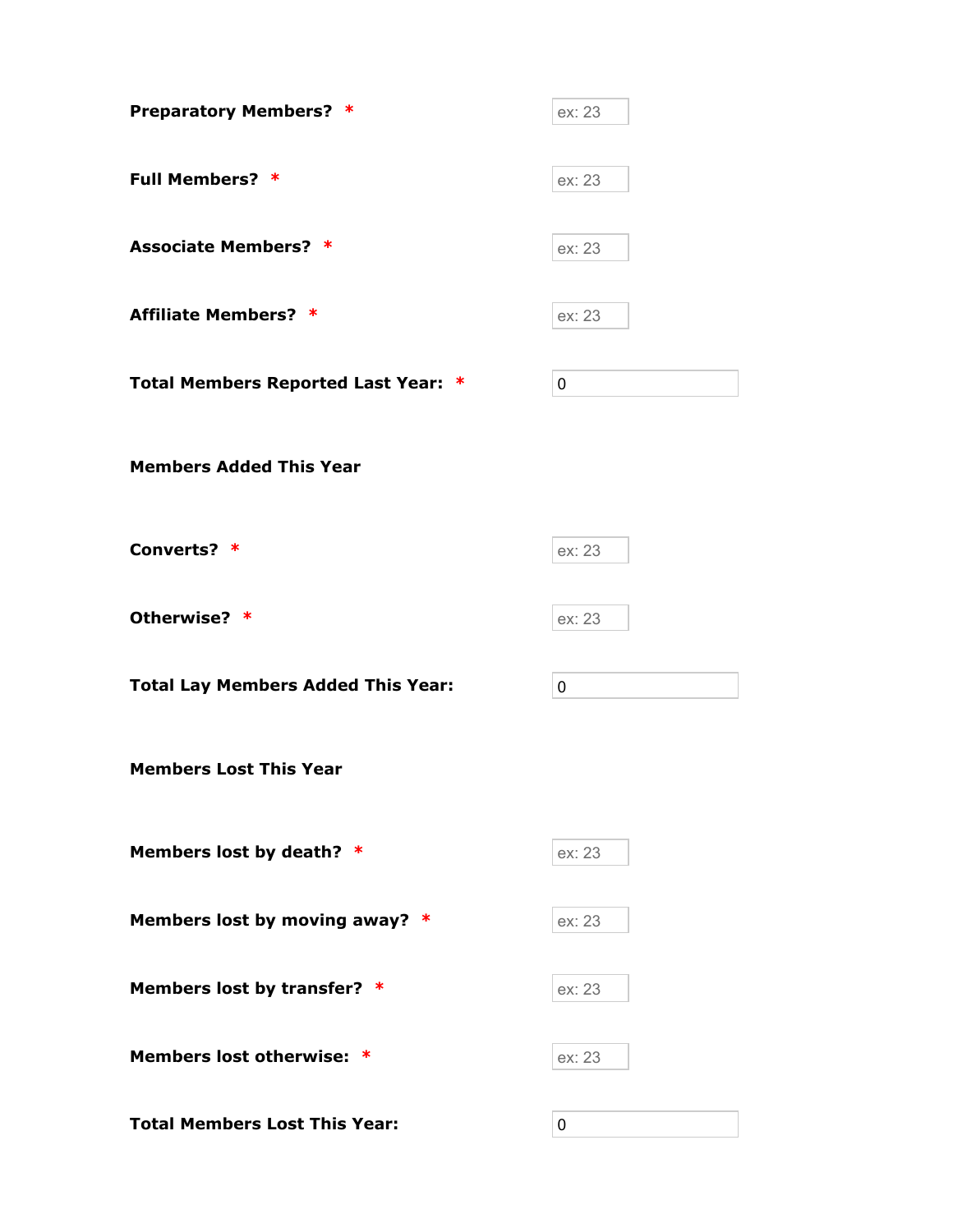Number of Members Reported This Year:

| Preparatory members? *                 | ex: 23 |
|----------------------------------------|--------|
| Full members? *                        | ex: 23 |
| Associate members? *                   | ex: 23 |
| Affiliate members? *                   | ex: 23 |
| Total Membership Reported This Year: * | 0      |

Membership Demographic Numbered by Age Group:

| $0-11 *$                                               | ex: 23 |
|--------------------------------------------------------|--------|
| $12 - 17$ *                                            | ex: 23 |
| $18-36$ *                                              | ex: 23 |
| $36 - 50$ *                                            | ex: 23 |
| $51-70$ *                                              | ex: 23 |
| $71 + *$                                               | ex: 23 |
| What is the average number attending<br>worship?<br>-∗ | ex: 23 |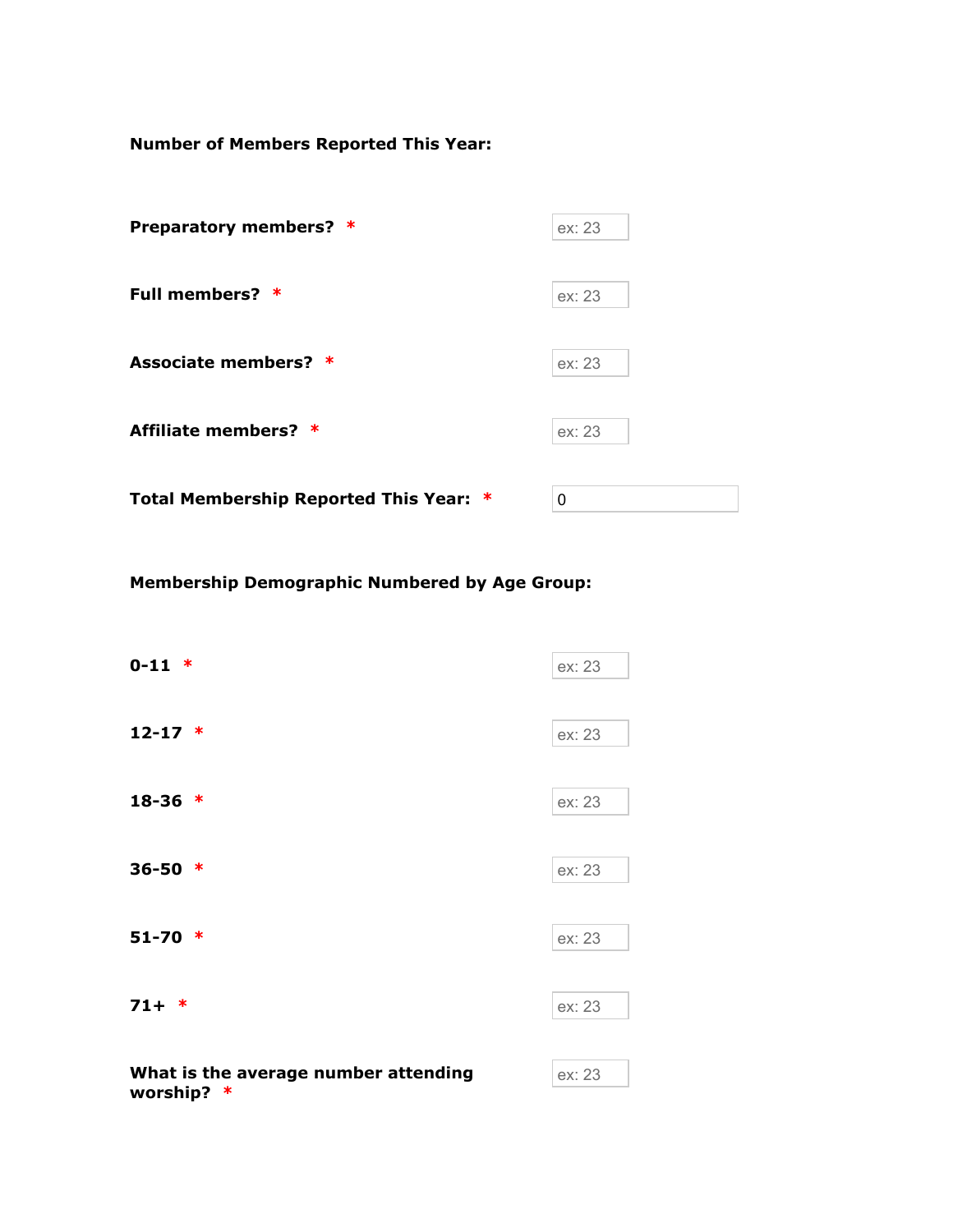Number of Persons Baptized This Conference Year:

| Infants baptized? *                      | ex: 23 |
|------------------------------------------|--------|
| Children baptized? *                     | ex: 23 |
| Youth baptized? *                        | ex: 23 |
| Adults baptized? *                       | ex: 23 |
| <b>Total Persons Baptized This Year?</b> | 0      |

## THE MINISTRY OF GOD'S CHURCH, TRAINING CLASSES, BIBLE STUDIES, ETC.

Sunday School

| Is there a Sunday School? *         | $\checkmark$ |
|-------------------------------------|--------------|
| Number of Sunday School officers? * | ex: 23       |
| Number of Sunday School classes? *  | ex: 23       |
| Number of Sunday School teachers? * | ex: 23       |
| Number of Sunday School students? * | ex: 23       |

Christian Youth Fellowship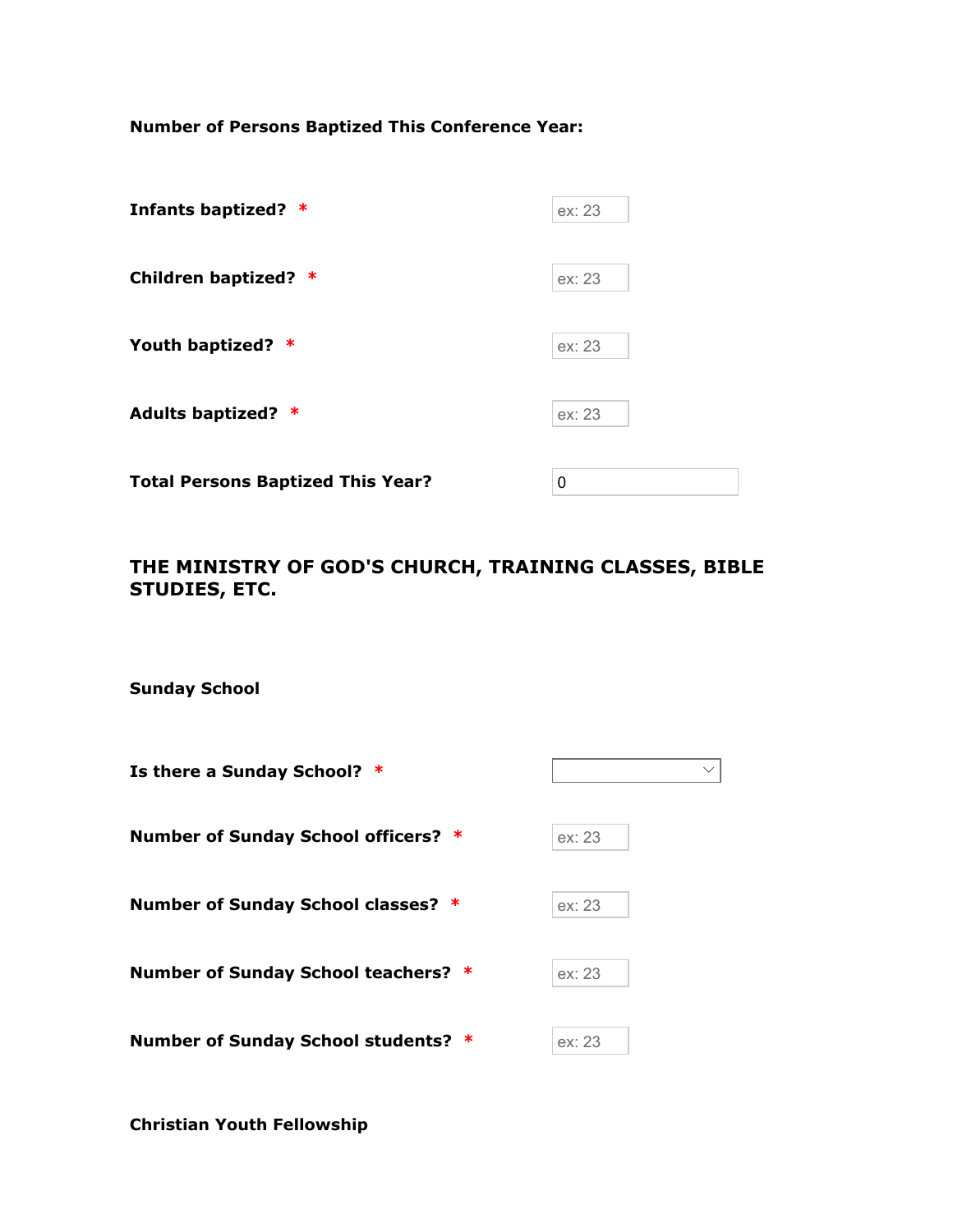| Is there a Christian Youth Fellowship? *                  |        |
|-----------------------------------------------------------|--------|
| Number of CYF Officers? *                                 | ex: 23 |
| Number of CYF Members? *                                  | ex: 23 |
| <b>Young Adult Fellowship:</b>                            |        |
| Is there a Young Adult Fellowship? *                      |        |
| Number of Young Adult Fellowship Officers? *              | ex: 23 |
| <b>Number of Young Adult Fellowship Members:</b><br>∗     | ex: 23 |
| <b>Training Classes, Seminars, Workshops, Etc.:</b>       |        |
| How many local church training classes were<br>held?<br>∗ | ex: 23 |
| Name curriculum / resource used? *                        |        |
| Number of persons enrolled? *                             | ex: 23 |
| Is there a Local Board of Christian Education?            |        |
| Is there a Commission on Membership &<br>Evangelism? *    |        |
| Is there a Board of Missions? *                           |        |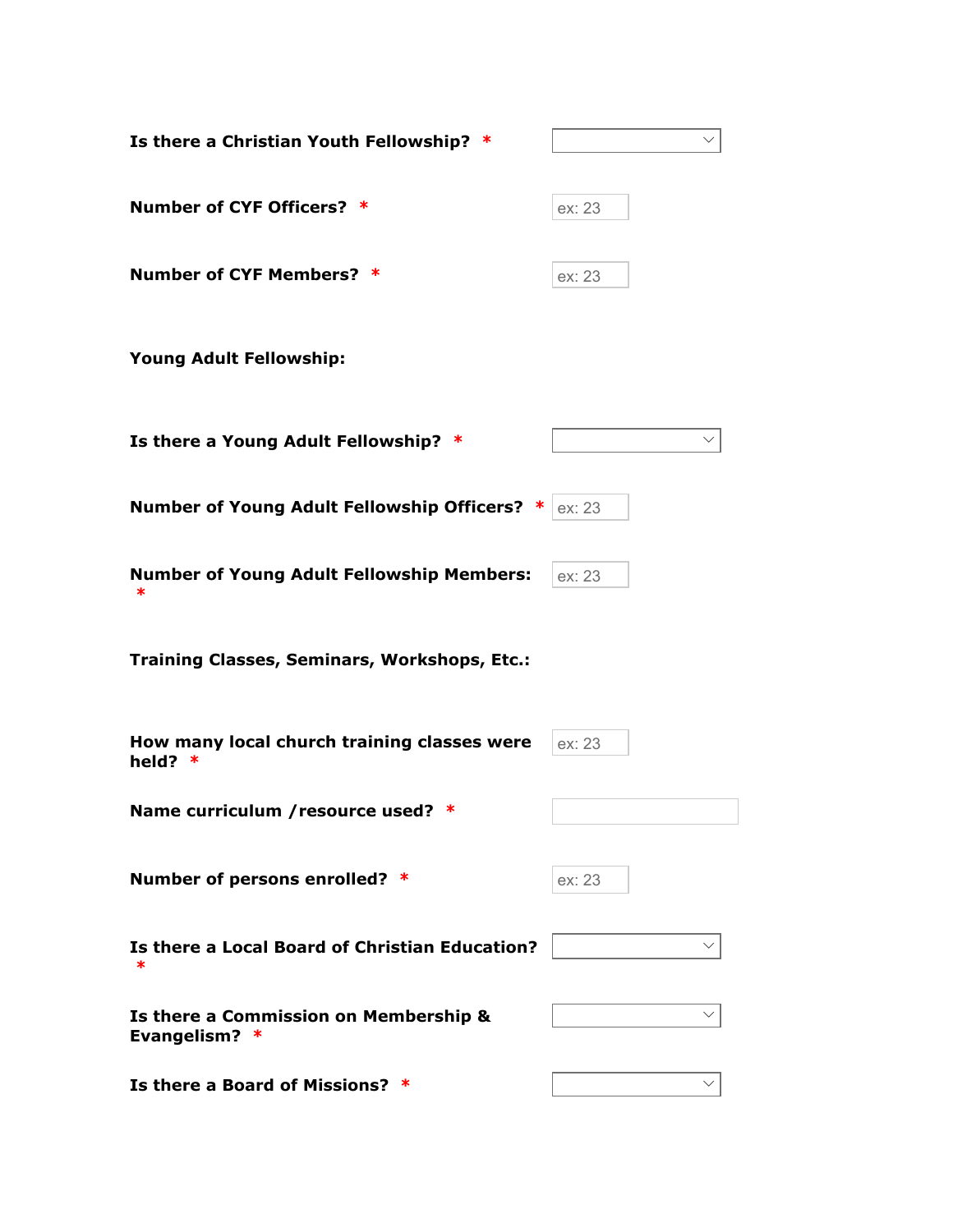| <b>How Many Vacation Bible Schools (VBS) were</b><br>held? $*$ | ex: 23 |
|----------------------------------------------------------------|--------|
| Name (VBS) curriculum / resource used? *                       |        |
| How many students were enrolled? *                             | ex: 23 |
| <b>Women's Missionary Society:</b>                             |        |
| Is there a Women's Missionary Society? *                       |        |
| The number of Women's Missionary Society<br>members? $*$       | ex: 23 |
| Lay Council:                                                   |        |
| Is there a Lay Council? *                                      |        |
| The number of Lay Council members? *                           | ex: 23 |
| <b>Ministry to Men:</b>                                        |        |
| Is there a Ministry to Men organization? *                     |        |
| Number of MTM members? *                                       | ex: 23 |
| <b>Other Ministries:</b>                                       |        |

Please Describe Other Relevant Church Ministries.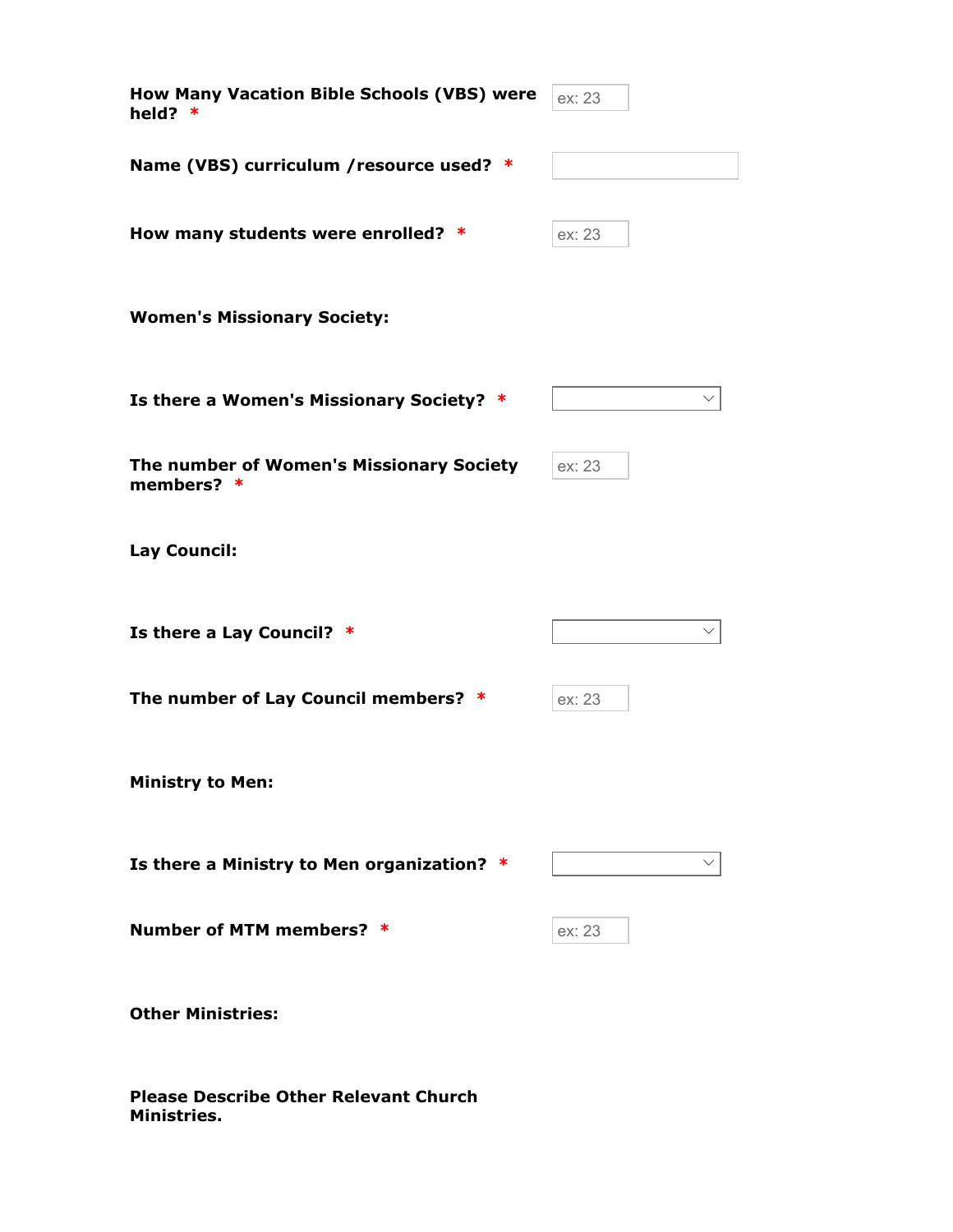

### New Ministries Started This Year:

Preparation for Ministry:

| Number of Exhorters? *       | ex: 23 |
|------------------------------|--------|
| Number of Local Preachers? * | ex: 23 |

Please list the Academic Attainment of Preachers Affiliated with this Charge:

| <b>Associate's Degree *</b> | ex: 23 |
|-----------------------------|--------|
|                             |        |
| <b>Bachelor's Degree *</b>  | ex: 23 |
|                             |        |
| Master's Degree *           | ex: 23 |
|                             |        |
| MDiv *                      | ex: 23 |
|                             |        |
| DMin *                      | ex: 23 |
|                             |        |
| <b>PhD</b>                  | ex: 23 |
|                             |        |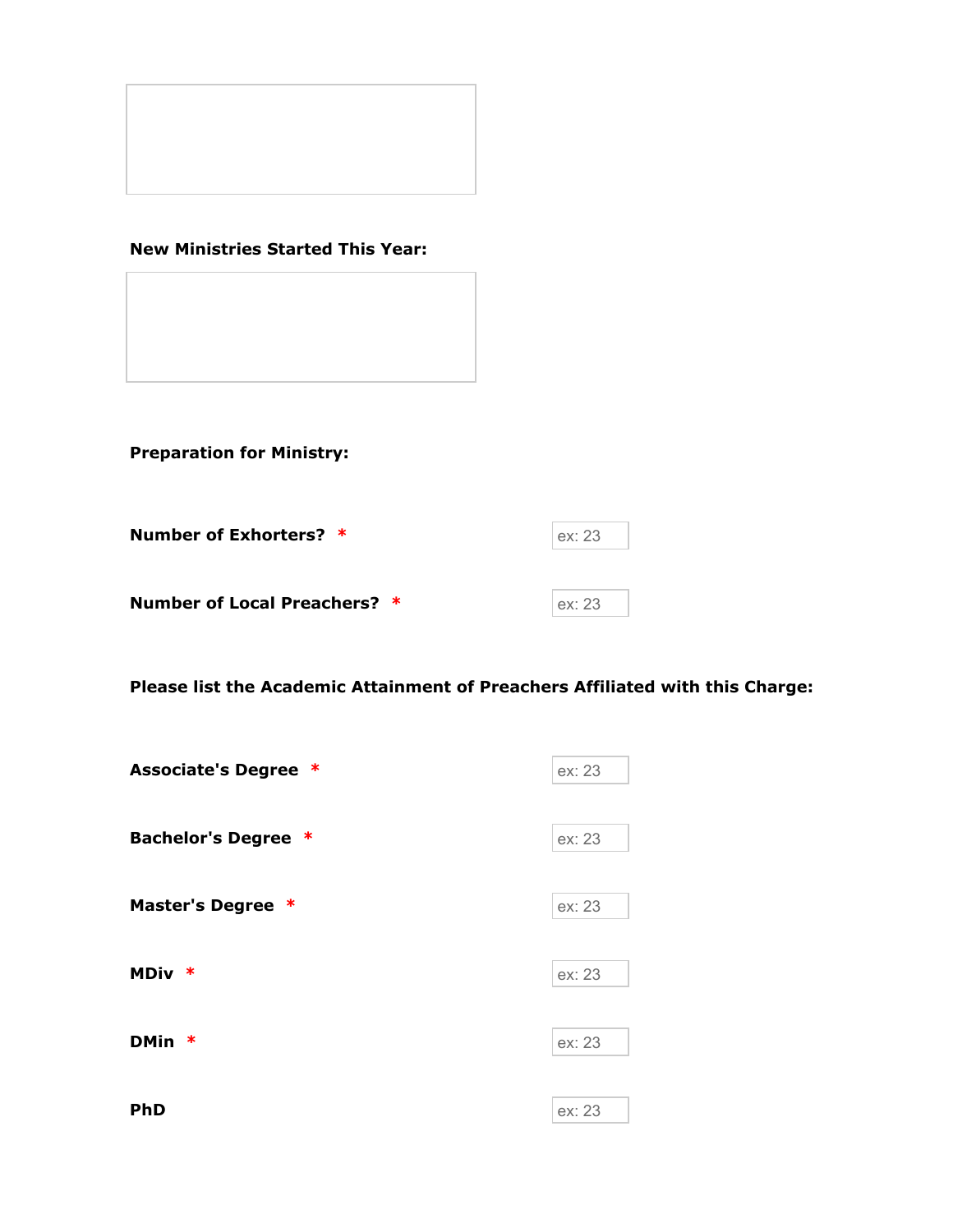# FINANCES: THE STEWARDSHIP OF MONEY

# LOCAL CHURCH STEWARDSHIP

| Amount brought forward: *                     | ex: 23 |
|-----------------------------------------------|--------|
|                                               | \$     |
| Amount raised this year: *                    | ex: 23 |
|                                               | \$     |
| Amount disbursed this year: *                 | ex: 23 |
|                                               | \$     |
| <b>Balance in accounts: *</b>                 | ex: 23 |
|                                               | \$     |
| Church indebtedness at beginning of the year: | ex: 23 |
|                                               |        |
| ∗                                             | \$     |
| Amount paid on interest: *                    | ex: 23 |
|                                               | \$     |
| Amount paid on principal: *                   | ex: 23 |
|                                               | \$     |
| <b>Amount added to indebtedness:</b><br>∗     | ex: 23 |
|                                               | \$     |
| Balance on indebtedness: *                    | ex: 23 |

# CHURCH PROPERTY STEWARDSHIP

The Church Building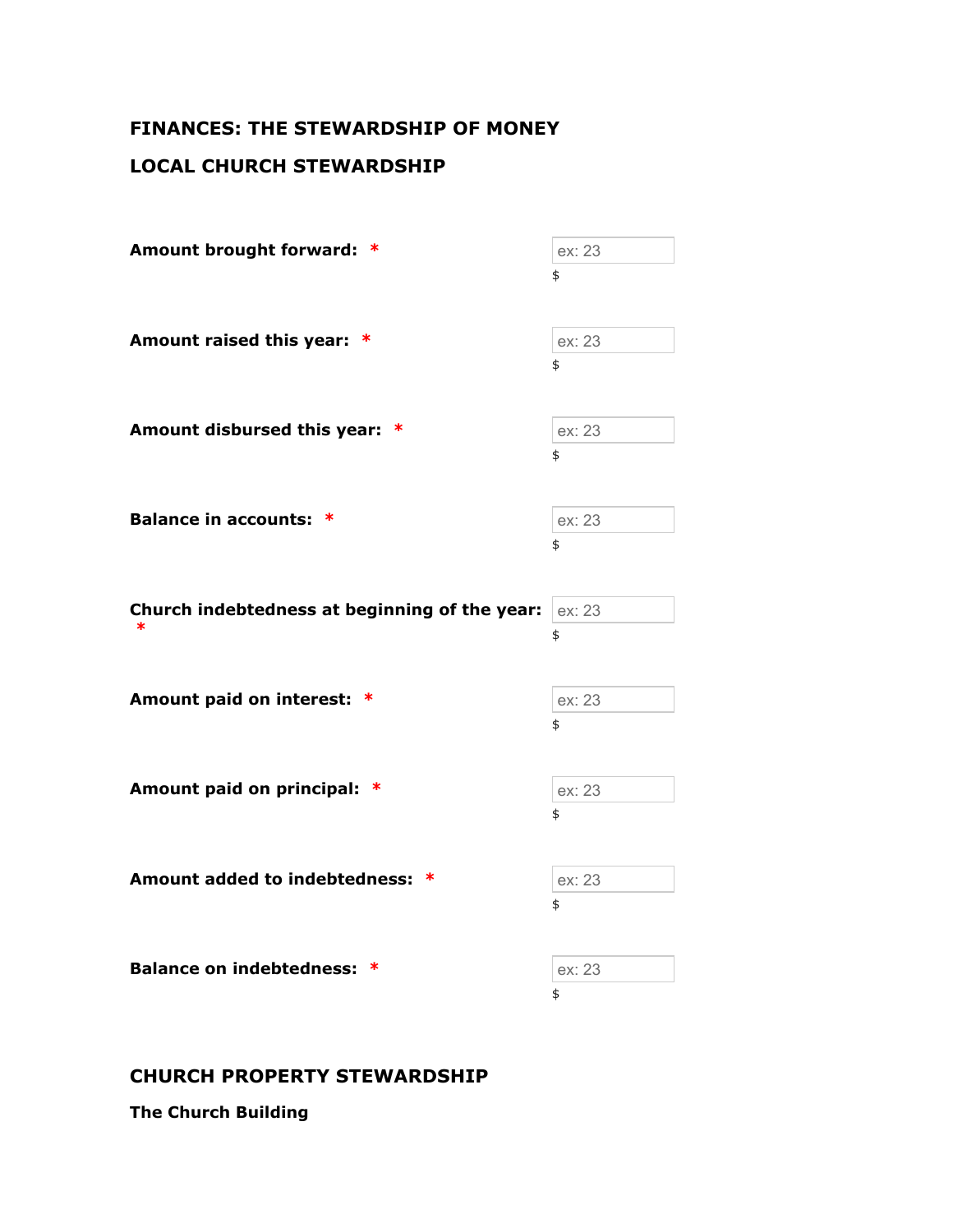| Does your church own a building? *                       |              |
|----------------------------------------------------------|--------------|
| In whose name is the church building deeded?             |              |
| Mortgage amount on church: *                             | ex: 23<br>\$ |
| Are Mortgages current? *                                 |              |
| Appraised value of church: *                             | ex: 23<br>\$ |
| Insurance amount on church: *                            | ex: 23<br>\$ |
| Who is the carrier of your church insurance<br>policy? * |              |
| Is the premium paid to date? *                           |              |
| <b>The Parsonage</b>                                     |              |
| Does your church own a parsonage? *                      |              |
| In whose name if the parsonage deeded?                   |              |
| Appraised value of parsonage: *                          | ex: 23<br>\$ |
| Insurance amount on parsonage:<br>∗                      | ex: 23       |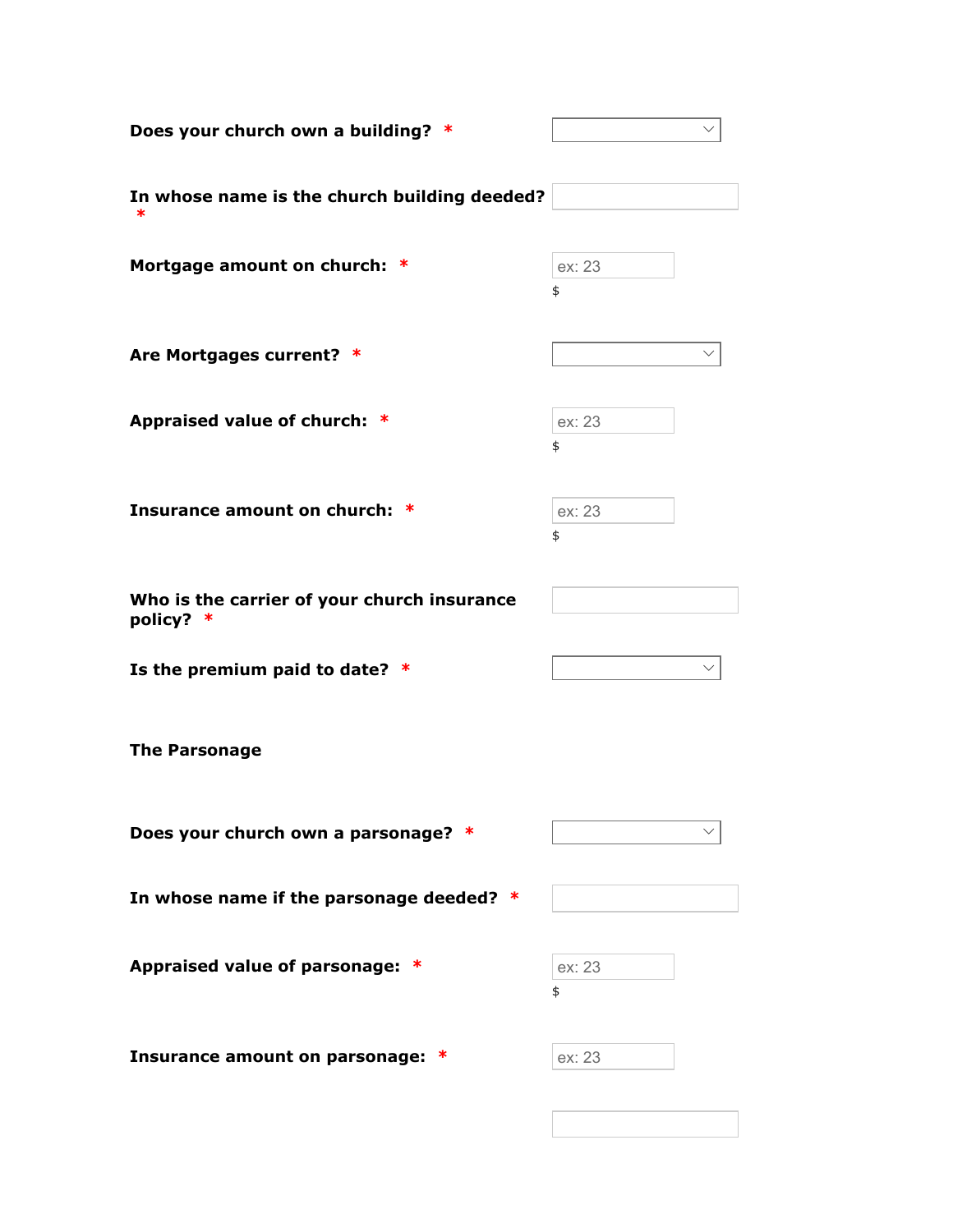Who is the carrier of your parsonage insurance policy? \* Is the premium paid to date?  $*$ Other Properties Owned Description of other properties: \* Estimated value of other church properties:  $* |$  ex: 23 \$ Number of other church properties:  $*$  ex: 23 Are properties deeded to the Church?  $*$   $\qquad \qquad \vee$ Number of church vans: \* ex: 23 Support for the Pastor in Charge Assessed salary of Pastor: \* ex: 23 \$ Amount paid: \* ex: 23 \$ Pastor's Pension (12% of Salary) assessed:  $*$  ex: 23 \$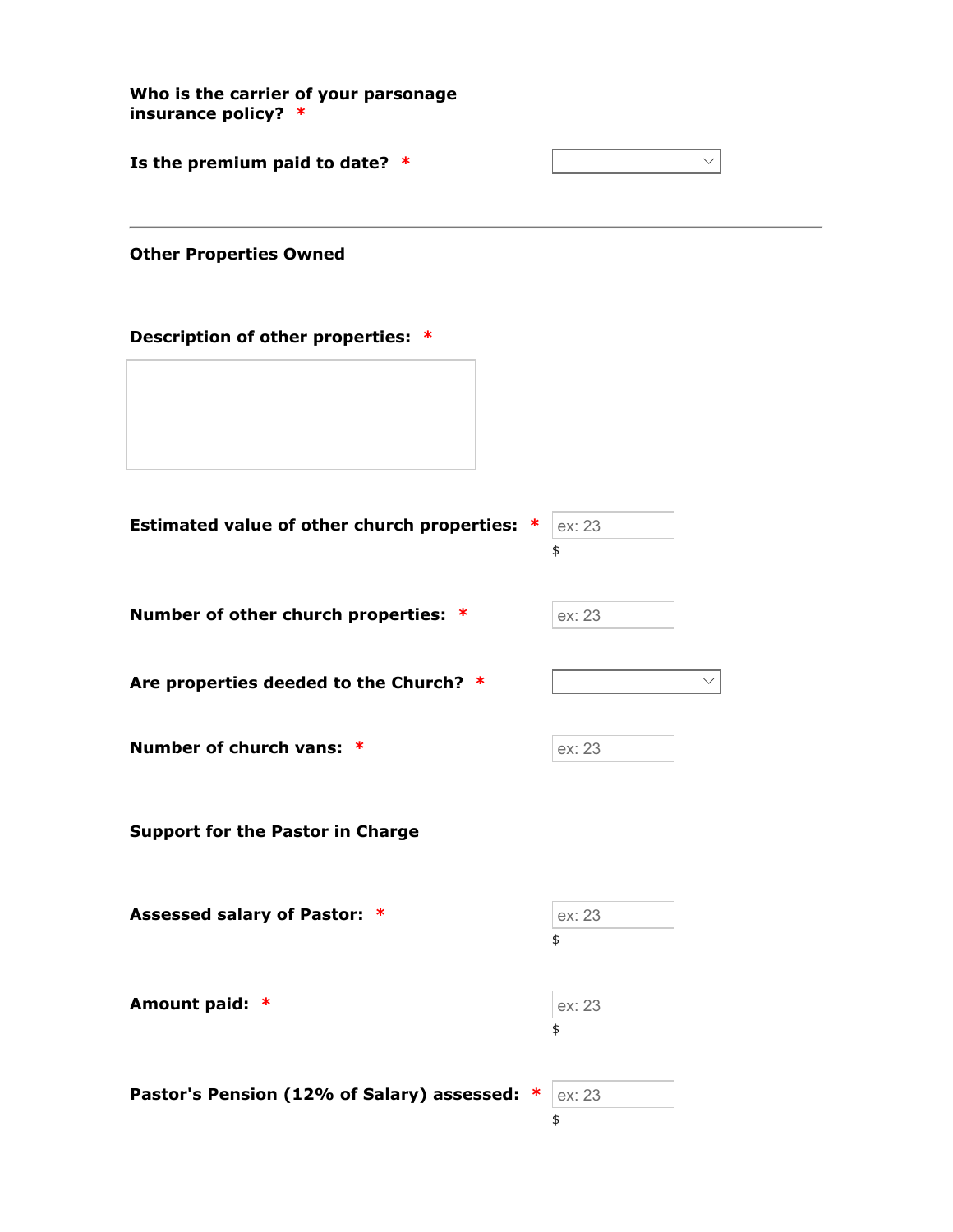| Amount paid Pastor's Pension: *          | ex: 23 |
|------------------------------------------|--------|
|                                          | \$     |
| Amount paid Presiding Elder's Pension: * | ex: 23 |
|                                          | \$     |

#### ANNUAL CONFERENCE STEWARDSHIP

| <b>Apportionments Assessed: *</b> | ex: 23 |
|-----------------------------------|--------|
|                                   | \$     |
|                                   |        |
| <b>Apportionments Paid: *</b>     | ex: 23 |
|                                   | \$     |
|                                   |        |

Miles College Contribution: \* ex: 23

Phillips School of Theology Contribution:  $*$  ex: 23

| Other: | ex: 23 |
|--------|--------|

List Other Contribution(s):

### Additional Comments by Pastor: